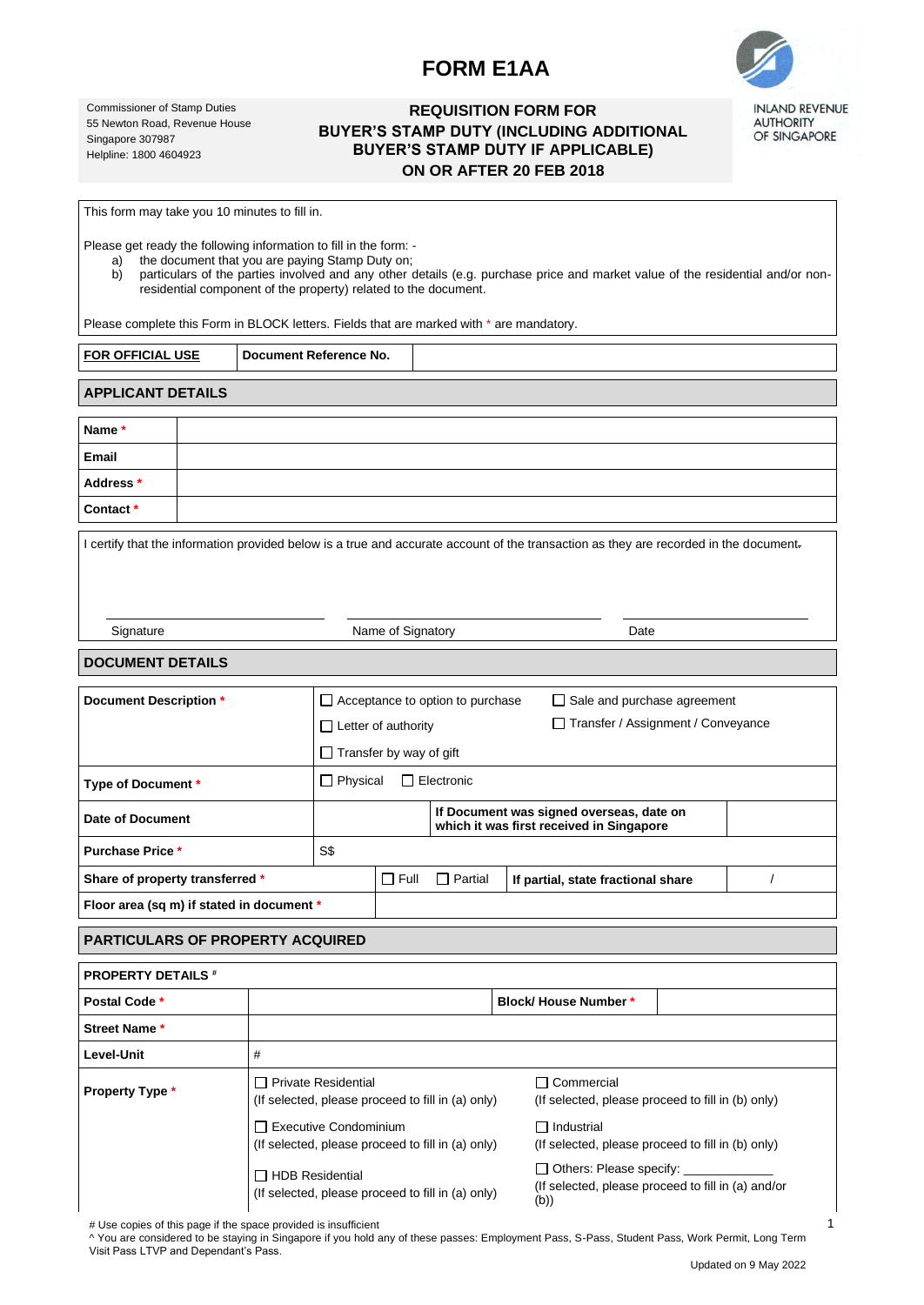| $\Box$ Mixed (with Residential Use)                  |  |  |
|------------------------------------------------------|--|--|
| (If selected, please proceed to fill in (a) and (b)) |  |  |

| (a)                                                        | Purchase price or market value (whichever is higher) of<br>the residential component             | S\$       |                                                       |                |               |            |            |
|------------------------------------------------------------|--------------------------------------------------------------------------------------------------|-----------|-------------------------------------------------------|----------------|---------------|------------|------------|
| (b)                                                        | Purchase price or market value (whichever is higher) of<br>the non-residential component         | S\$       |                                                       |                |               |            |            |
| Is the purchase liable to Additional Buyer's Stamp Duty? * |                                                                                                  |           | $\Box$ No (If no, please proceed to the next section) |                |               |            |            |
| If Yes, please select the appropriate ABSD rate *          |                                                                                                  |           |                                                       |                |               |            |            |
|                                                            | If the document was signed before 6 Jul 2018<br>$\bullet$                                        | $\Box$ 5% | 7%<br>П                                               | $\Box$ 10%     | 15%<br>$\Box$ |            |            |
|                                                            | If the document was signed from 6 Jul 2018 to 15 Dec<br>$\bullet$<br>2021 (both dates inclusive) | $\Box$ 5% | $\Box$ 12%                                            | 15%<br>$\perp$ | $\Box$ 20%    | $\Box$ 25% | $\Box$ 30% |
|                                                            | If the document was signed on or after 16 Dec 2021<br>$\bullet$                                  | $\Box$ 5% | $\Box$ 17%                                            | $\Box$ 25%     | $\Box$ 30%    | $\Box$ 35% | $\Box$ 40% |
|                                                            | You may refer to Appendix A – ABSD Rates Table for reference on the rates.                       |           |                                                       |                |               |            |            |

| * VACANT LAND DETAILS (Please fill in land details ONLY if the transaction involved vacant land)       |                                                                                                                                                                                                  |  |                                                                     |          |                                                                                                                                                                 |            |               |            |
|--------------------------------------------------------------------------------------------------------|--------------------------------------------------------------------------------------------------------------------------------------------------------------------------------------------------|--|---------------------------------------------------------------------|----------|-----------------------------------------------------------------------------------------------------------------------------------------------------------------|------------|---------------|------------|
| <b>Mukim/TS Number</b>                                                                                 | <b>Lot Number</b>                                                                                                                                                                                |  |                                                                     |          | <b>PL/PT/Parcel Number</b>                                                                                                                                      |            |               |            |
| <b>Street Name</b>                                                                                     |                                                                                                                                                                                                  |  |                                                                     |          |                                                                                                                                                                 |            |               |            |
| $\Box$ Residential<br><b>Master Plan Zoning *</b><br>(If selected, please proceed to fill in (a) only) |                                                                                                                                                                                                  |  | $\Box$ White<br>(If selected, please proceed to fill in (a) only)   |          |                                                                                                                                                                 |            |               |            |
|                                                                                                        | $\Box$ Residential with Commercial at First Storey<br>(If selected, please proceed to fill in (a) and (b))<br>□ Commercial & Residential<br>(If selected, please proceed to fill in (a) and (b)) |  |                                                                     |          | $\Box$ Residential / Institution<br>(If selected, please proceed to fill in (a) only)<br>□ Non-Residential<br>(If selected, please proceed to fill in (b) only) |            |               |            |
| Purchase price or market value (whichever is higher) of<br>(a)<br>the residential component            |                                                                                                                                                                                                  |  | S\$                                                                 |          |                                                                                                                                                                 |            |               |            |
| Purchase price or market value (whichever is higher) of<br>(b)<br>the non-residential component        |                                                                                                                                                                                                  |  | S\$                                                                 |          |                                                                                                                                                                 |            |               |            |
|                                                                                                        | Is the purchase liable to Additional Buyer's Stamp Duty? *                                                                                                                                       |  | $\Box$ Yes<br>$\Box$ No (If no, please proceed to the next section) |          |                                                                                                                                                                 |            |               |            |
| If Yes, please select the appropriate ABSD rate *                                                      |                                                                                                                                                                                                  |  |                                                                     |          |                                                                                                                                                                 |            |               |            |
| If the document was signed before 6 Jul 2018                                                           |                                                                                                                                                                                                  |  | $\Box$ 5%                                                           | 7%<br>П  | $\Box$ 10%                                                                                                                                                      | $\Box$ 15% |               |            |
| If the document was signed from 6 Jul 2018 to 15 Dec<br>2021 (both dates inclusive)                    |                                                                                                                                                                                                  |  | $\Box$ 5%                                                           | 12%<br>П | $\Box$ 15%                                                                                                                                                      | 20%<br>П   | $\square$ 25% | $\Box$ 30% |
|                                                                                                        | If the document was signed on or after 16 Dec 2021                                                                                                                                               |  | $\Box$ 5%                                                           | 17%<br>П | $\Box$ 25%                                                                                                                                                      | 30%<br>П   | 35%<br>ΙI     | $\Box$ 40% |

*You may refer to Appendix A – ABSD Rates Table for reference* 

| <b>VENDOR/TRANSFEROR/ ASSIGNOR DETAILS #</b> |            |                          |               |                 |                 |                     |                     |                   |
|----------------------------------------------|------------|--------------------------|---------------|-----------------|-----------------|---------------------|---------------------|-------------------|
| Name*                                        |            |                          |               |                 |                 |                     |                     |                   |
|                                              |            |                          |               |                 |                 |                     |                     |                   |
| <b>Identity Type *</b>                       | $\Box$ FIN | $\Box$ NRIC              | $\Box$ Others | $\Box$ Passport |                 | $\Box$ UEN-Business | $\Box$ UEN-Local Co | $\Box$ UEN-Others |
| Identity No. *                               |            |                          |               |                 |                 |                     |                     |                   |
|                                              |            |                          |               |                 |                 |                     |                     |                   |
| PURCHASER/TRANSFEREE/ASSIGNEE DETAILS #      |            |                          |               |                 |                 |                     |                     |                   |
|                                              |            |                          |               |                 |                 |                     |                     |                   |
| Name*                                        |            |                          |               |                 |                 |                     |                     |                   |
|                                              |            |                          |               |                 |                 |                     |                     |                   |
| Profile *                                    |            | $\Box$ Singapore Citizen |               |                 | <b>NRIC No.</b> |                     |                     |                   |

| $\Box$ Singapore Permanent Resident |                      | <b>NRIC No.</b> |          |               |  |  |  |  |  |
|-------------------------------------|----------------------|-----------------|----------|---------------|--|--|--|--|--|
| <b>Country of Nationality</b>       |                      |                 |          |               |  |  |  |  |  |
| $\Box$ Foreigner                    | <b>Identity Type</b> | $\Box$ Fin      | Passport | $\Box$ Others |  |  |  |  |  |
| <b>Identity No.</b>                 |                      |                 |          |               |  |  |  |  |  |

# Use copies of this page if the space provided is insufficient

^ You are considered to be staying in Singapore if you hold any of these passes: Employment Pass, S-Pass, Student Pass, Work Permit, Long Term Visit Pass LTVP and Dependant's Pass.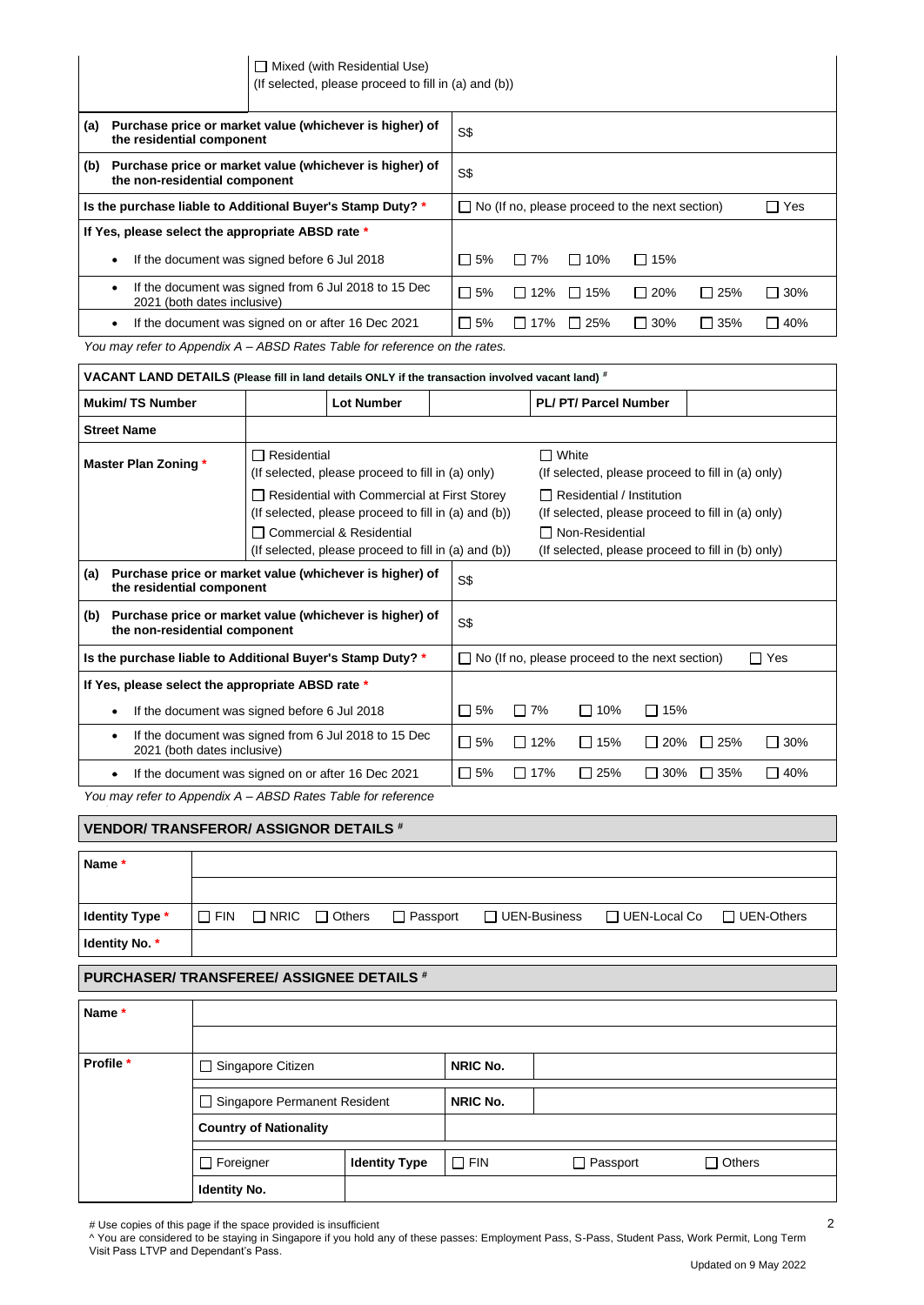|                                                                                                                                                       | Is the Purchaser/ Transferee/ Assignee staying in Singapore?                   |                                        |                              | $\Box$ Yes ^      | $\Box$ No     |  |  |  |  |
|-------------------------------------------------------------------------------------------------------------------------------------------------------|--------------------------------------------------------------------------------|----------------------------------------|------------------------------|-------------------|---------------|--|--|--|--|
|                                                                                                                                                       | <b>Country of Nationality</b>                                                  |                                        |                              |                   |               |  |  |  |  |
|                                                                                                                                                       | $\Box$ Entity                                                                  | Is the Entity registered in Singapore? |                              | $\Box$ Yes        | $\Box$ No     |  |  |  |  |
|                                                                                                                                                       | <b>Identity Type</b>                                                           | $\Box$ UEN-Business                    | UEN-Local Co<br>$\perp$      | $\Box$ UEN-Others | $\Box$ Others |  |  |  |  |
|                                                                                                                                                       | <b>Identity No.</b>                                                            |                                        |                              |                   |               |  |  |  |  |
| Address:                                                                                                                                              |                                                                                |                                        |                              |                   |               |  |  |  |  |
| Postal Code *                                                                                                                                         |                                                                                |                                        | <b>Block/ House Number *</b> |                   |               |  |  |  |  |
| Street Name*                                                                                                                                          |                                                                                |                                        |                              |                   |               |  |  |  |  |
| Level-Unit                                                                                                                                            | #                                                                              |                                        |                              |                   |               |  |  |  |  |
|                                                                                                                                                       | Number of residential property owned / co-owned (including current property) * |                                        |                              |                   |               |  |  |  |  |
|                                                                                                                                                       | <b>REASON(S) FOR LATE STAMPING</b>                                             |                                        |                              |                   |               |  |  |  |  |
| If the Document was not presented for stamping within the time stipulated in section 46 of the Stamp Duties Act, please state the reason(s)<br>below: |                                                                                |                                        |                              |                   |               |  |  |  |  |
|                                                                                                                                                       |                                                                                |                                        |                              |                   |               |  |  |  |  |
|                                                                                                                                                       |                                                                                |                                        |                              |                   |               |  |  |  |  |
|                                                                                                                                                       |                                                                                |                                        |                              |                   |               |  |  |  |  |